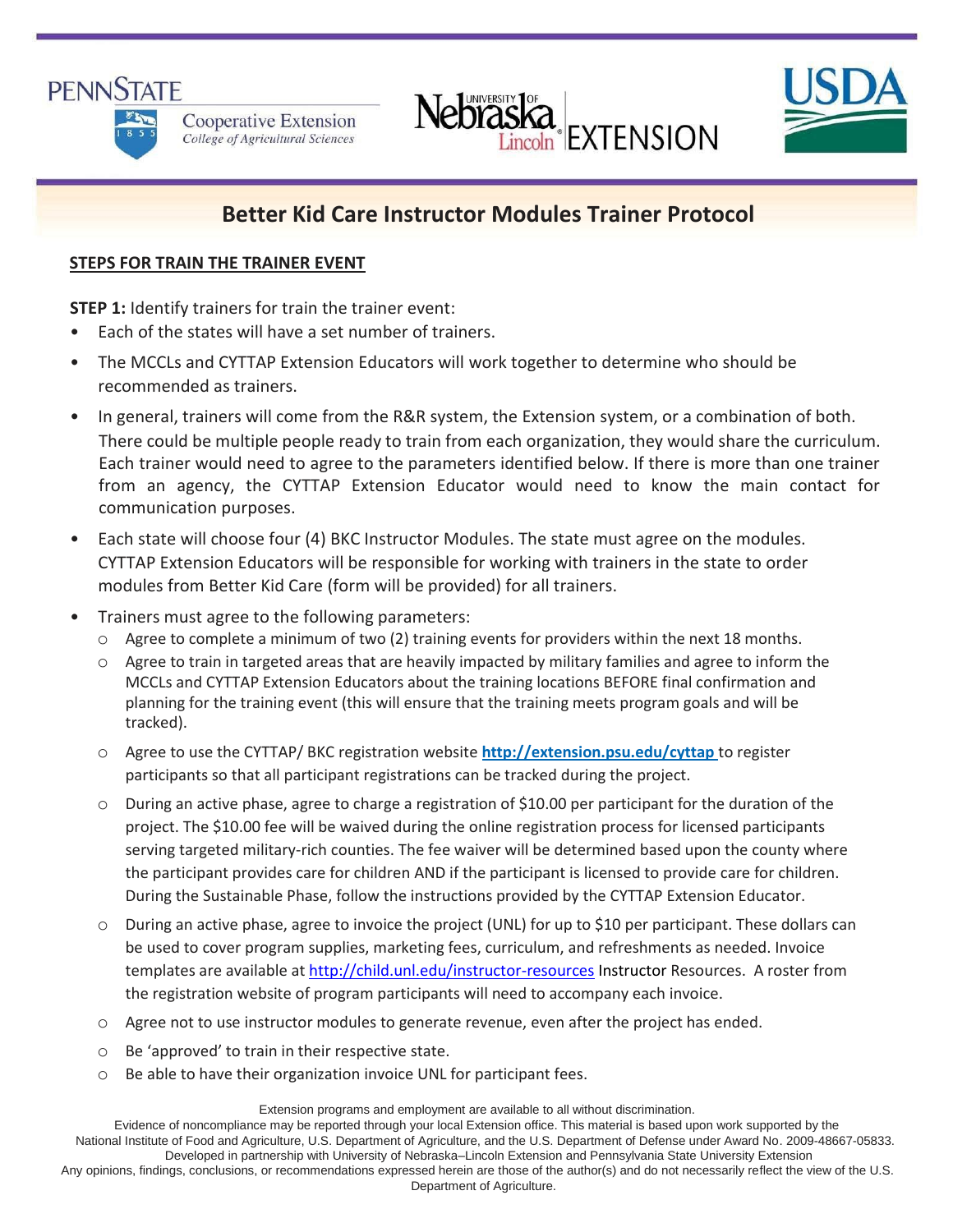**STEP 2:** Train the trainer webinar:

- Identified train the trainer participants will need to participate in BKC Instructor Module webinars TBA. Additional webinars can be found [at http://child.unl.edu/instructorresources,](http://child.unl.edu/instructor-resources) click on state and scroll to BKC Instructor Modules Instructor Resources.
- Trainers will receive BKC instructor materials at no cost.

# **STEPS FOR CHILD CARE PROVIDER TRAINING**

**STEP 3:** Trained trainers process for entering a new BKC child care provider workshop into the registration system:

- All BKC Instructor Module trainers will contact their CYTTAP Extension Educator with the information needed to complete the *Workshop Information Form*. The CYTTAP Extension Educator can submit that information to UNL, or the trainer can submit the workshop information by going to the CYTTAP registration website and enter the information themselves (Information for this method can be obtained by contacting your CYTTAP Extension Educator).
- This *Workshop Information Form* (WIF) must be completed at least six weeks in advance of the date of the workshop.
- Information needed on the *Workshop Information Form* (WIF)
- Workshop Name
- Workshop Description
- Workshop contact information
- Date/Time
- Location –address, city, state, facility, room number
- Maximum number of participants
- Deadline for registration midnight Eastern Time day prior to workshop
- Fee –\$10.00 fee for all workshops taught through project
- Any special instructions
- Once the workshop information form has been added to the registration site, trainers will receive a confirmation email. Trainers will go to the registration website and click on 'Instructor Access'. They will need to sign in and receive their PIN. Next, they will click to agree to the parameters on the agreement on the website (listed in STEP 1 on this protocol). Trainers will be able to view and print workshop rosters from this site.
- Child care providers will access the registration website: [http://extension.psu.edu/cyttap to](http://extension.psu.edu/cyttap) sign up for the training.
- **NO WALK‐IN REGISTRATIONS ACCEPTED. PRE‐REGISTRATION IS REQUIRED.**
- **Process for handling participants who want to pay by check/money order.** There will be a check or money order payment option on registration website: http://extension.psu.edu/cyttap. Checks/ money orders should be sent prior to the workshop to:

**CYTTAP Workshop Registration 211 Ag Hall, P.O. Box 0703 University of Nebraska–Lincoln Lincoln, NE 68583‐0703**